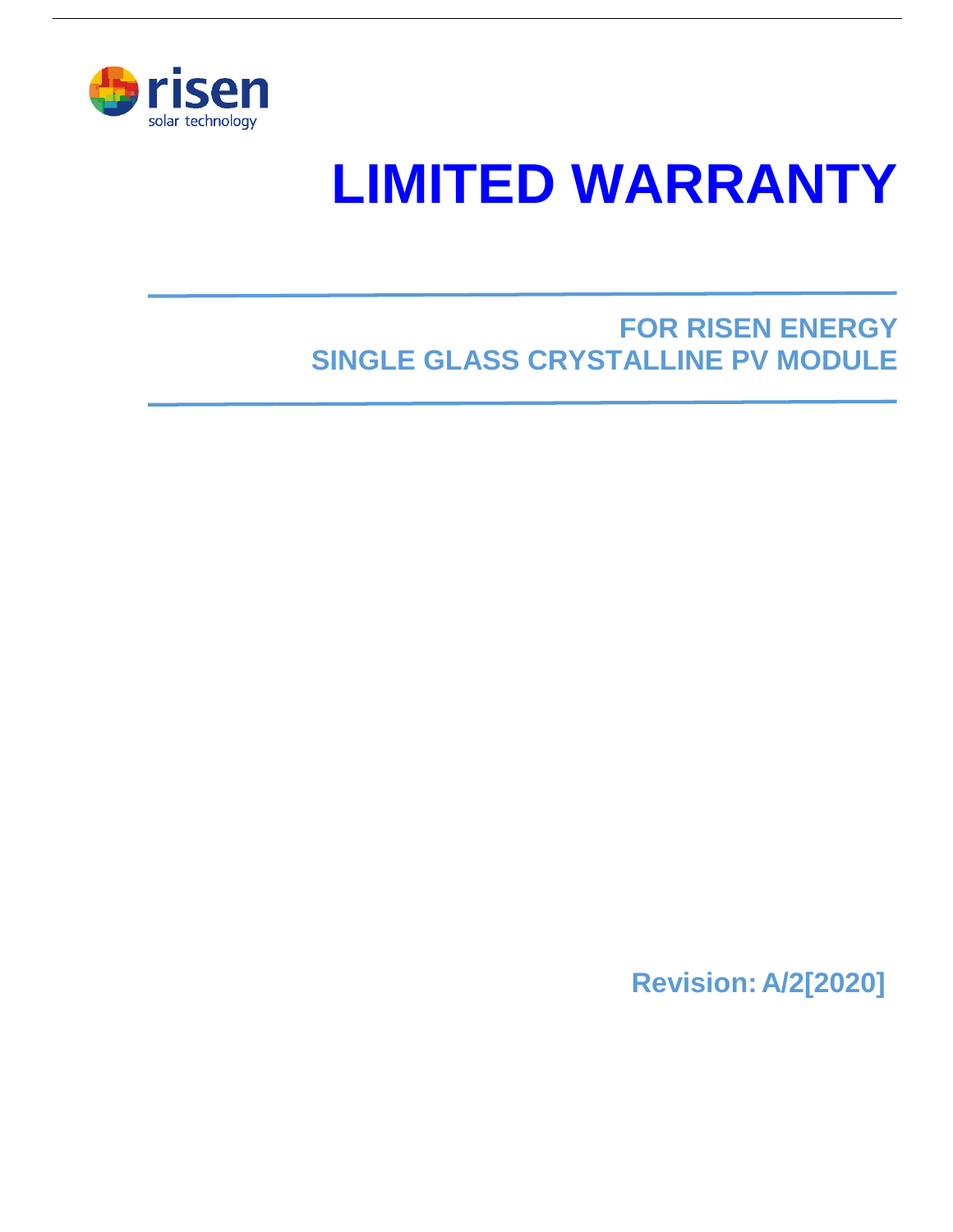The warranties described in this limited warranty (such warranties being referred to collectively as this "Warranty") cover SPV MODULES manufactured by Risen Energy Co., Ltd ("Risen") as:

- 1) RSM60-6-xxxP (xxx=Module Power)
- 2) RSM120-6-xxxP (xxx=Module Power)
- 3) RSM72-6-xxxP (xxx=Module Power)
- 4) RSM144-6-xxxP (xxx=Module Power)
- 5) RSM60-6-xxxM (xxx=Module Power)
- 6) RSM120-6-xxxM (xxx=Module Power)
- 7) RSM72-6-xxxM (xxx=Module Power)
- 8) RSM144-6-xxxM (xxx=Module Power)
- 9) RSM132-6-xxxM (xxx=Module Power)
- 10) RSM156-6-xxxM (xxx=Module Power)
- 11) RSM120-6-xxxMB (xxx=Module Power)
- 12) RSM132-6-xxxMB (xxx=Module Power)
- 13) RSM144-6-xxxMB (xxx=Module Power)
- 14) RSM120-7-xxxM (xxx=Module Power)
- 15) RSM144-7-xxxM (xxx=Module Power)
- 16) RSM156-7-xxxM (xxx=Module Power)
- 17) RSM100-8-xxxM (xxx=Module Power)
- 18) RSM110-8-xxxM (xxx=Module Power)
- 19) RSM120-8-xxxM (xxx=Module Power)
- 20) RSM150-8-xxxM (xxx=Module Power)
- 21) RSM160-8-xxxM (xxx=Module Power)
- 22) RSM144-9-xxxM (xxx=Module Power)
- 23) RSM156-9-xxxM (xxx=Module Power)

This Limited Warranty is valid from July 1st 2020 and shall remain valid until superseded from time to time by a successive limited warranty.

This Limited Warranty applies to the SPV MODULES which are manufactured after July 1st, 2020.

For the avoidance of doubt, all SPV MODULES supplied by Risen during the tenure of this Limited Warranty shall have the terms of this Limited Warranty applied during the SPV MODULE warranty periods as described herein.

RISEN ENERGY Co., Ltd

Risen warrants to the Purchaser ("Purchaser") of any above-referenced SPV MODULE that, when shipped in its original container to its destination of installation, the SPV MODULE will be free from defective workmanship and materials under normal application, installation, use and service conditions, and at its option, Risen will either repair the defect or replace the defective SPV MODULE or part thereof with a new or remanufactured equivalent at no charge to Purchaser for parts or labor for the period(s) set forth herein.

This Warranty is in addition to whatever implied warranties may be granted to Purchaser by law; please see clause 5 following for additional details. All implied warranties including the warranties of merchantability and fitness for a particular purpose are limited to the period(s) set forth herein, which commence on the Warranty Start Date. No other offer of warranty, either expressly stated or implied, by any person or entity, will supersede the conditions of this Warranty.

#### **1. General Exclusion**

This Warranty shall be sole and exclusive warranties granted by Risen and shall be the sole and exclusive remedy available to Purchaser. This exclusion applies to the extent permissible by law. Correction of defects, in the manner and for the period of time described herein, shall constitute complete fulfillment of all liabilities and responsibilities of Risen to Purchaser or other end user with respect to the SPV MODULE and shall constitute full satisfaction of all claims, whether based on contract, negligence, and strict liability otherwise. In no event shall Risen be liable, or in any way responsible, for any damages or defects in the SPV MODULE that are caused by repairs or attempted repairs performed by anyone other than Risen or its employees or contractors or other service providers authorized by Risen. Risen shall not be liable or in any way responsible for any incidental or consequential loss. Risen's aggregate liability in damages or otherwise shall not exceed the invoice amount paid by Purchaser for the applicable SPV MODULE(s).

# **2. Warranty**

#### **2.1. 12 Years Limited Product Warranty**

The warranty period for material defects and workmanship is for 12 years from the Warranty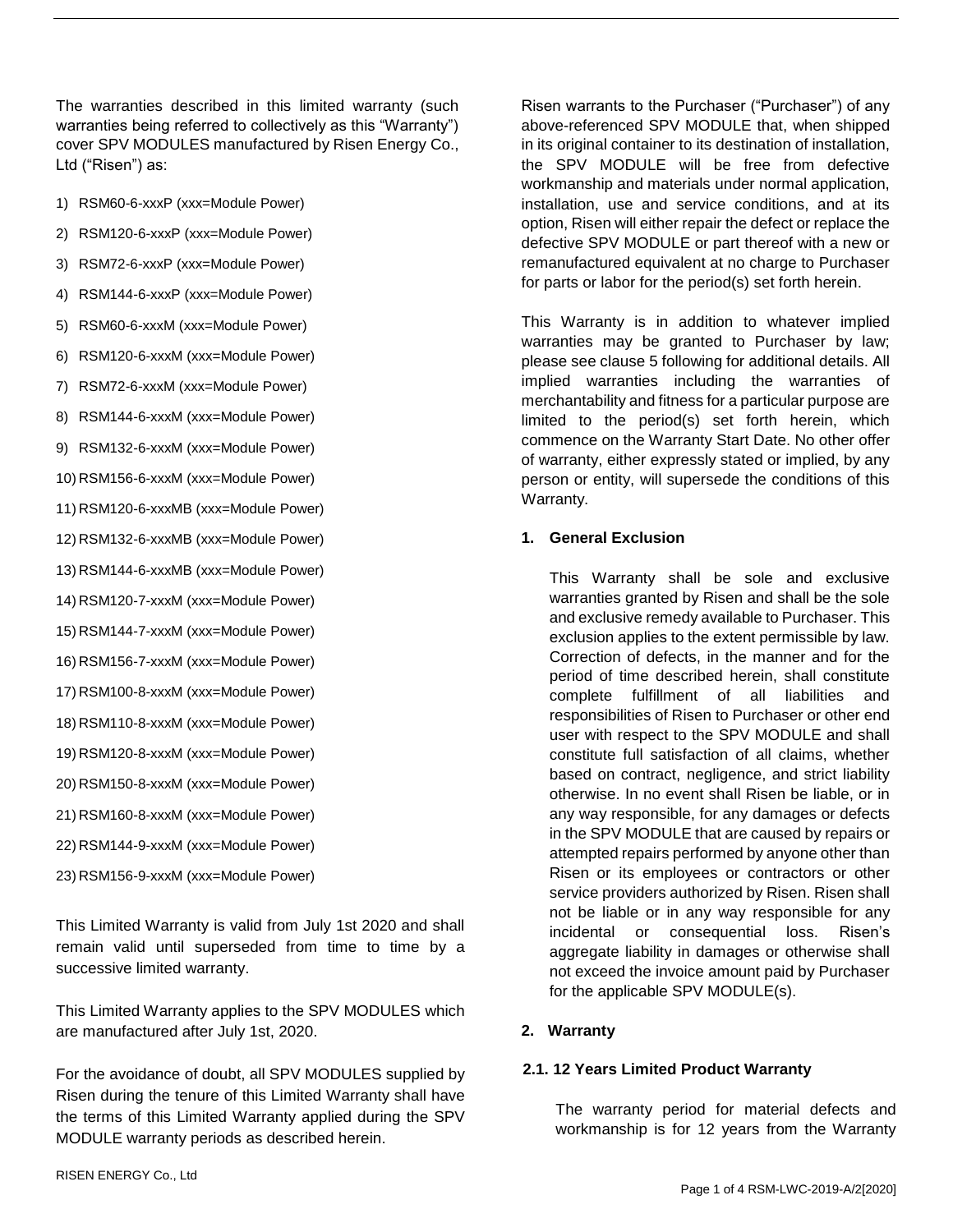Start Date, and during such warranty period, the SPV MODULES(s):

- Will be free from defects in design, material, workmanship and manufacture that materially impede their functioning;
- Will conform to the specifications and the drawings applicable thereto.

Any deterioration in appearance of the SPV MODULE(s), including any scratches, stains, mechanical wear, rust, mold, optical deterioration (excluding any deterioration in color), that occur after delivery to Purchaser shall not qualify as a defect hereunder, if and to the extent such deterioration does not result in a material impairment of the functioning of the SPV MODULE(s). Glass breakage shall constitute a claim under this Warranty only to the extent that there is no external cause of the breakage.

#### **2.2. 25 Years Limited Power Warranty**

The warranty period with respect to minimum power output continues for a total of 25 years from the Warranty Start Date.

For Single glass PV modules with 156.75mm cells, at the end of the first year, minimum power will be not less than 97.5% for Polycrystalline Solar PV Modules, Castmonocrystalline Solar PV Modules, and Monocrystalline Solar PV Modules of the minimum rated power output as specified in Risen's Product Specification, provided that such loss in power is determined to be due to defects in material or workmanship, and at the end of each year after the first year, the power output will not have reduced by more than 0.6% per year of the original rated power output specified in Risen´s Product Specification, provided that such loss in power is determined to be due to defects in material or workmanship.

For single glass PV modules with 158.75mm and above size cells, at the end of the first year, minimum power will be not less than 98% for P-type Monocrystalline Solar PV Modules of the minimum rated power output as specified in Risen's Product Specification, provided that such loss in power is determined to be due to defects in material or workmanship, and at the end of each year after the first year, the power output will not have reduced by more than 0.55% per year of the original rated power output specified in Risen´s Product Specification, provided that such loss in power is

determined to be due to defects in material or workmanship.

#### **3. Additional Item(s) Excluded from Warranty Coverage**

This Warranty does not apply in the event that:

a) Purchaser has failed to pay the due purchase price to Risen or Risen's subsidiary if such subsidiary performed the sale to the Purchaser.

In the event that a customer has purchased the SPV MODULE directly ("Direct Customer") from Risen or a Risen subsidiary, the Direct Customer shall not be entitled to withhold the due purchase price or part thereof, as such withholding shall render the warranty inoperable until the purchase price is paid. In the event that a Direct Customer chooses to initiate a claim under the terms of the warranty and the due purchase price is not complete Risen shall inform the Purchaser of the details of the uninitiated claim whereafter the Purchaser can choose to resolve the unpaid due purchase price and re-instate the warranty to operational status;

- b) Purchaser's failure to provide proof of purchase or product information;
- c) If the SPV MODULE is improperly installed, or is abused or misused;
- d) If the type or serial number of the SPV MODULE has been altered, removed or made illegible;
- e) If the SPV MODULE is installed in a mobile (excluding a photovoltaic tracking system) or marine environment or is subjected to improper voltage or power surges or abnormal environmental conditions (such as acid rain or other pollution);
- f) If the components of the construction on which the SPV MODULE is mounted are defective, causing external corrosion, mold discoloration or the like to occur;
- g) If the defects are caused by the SPV MODULE being subjected to any of the following: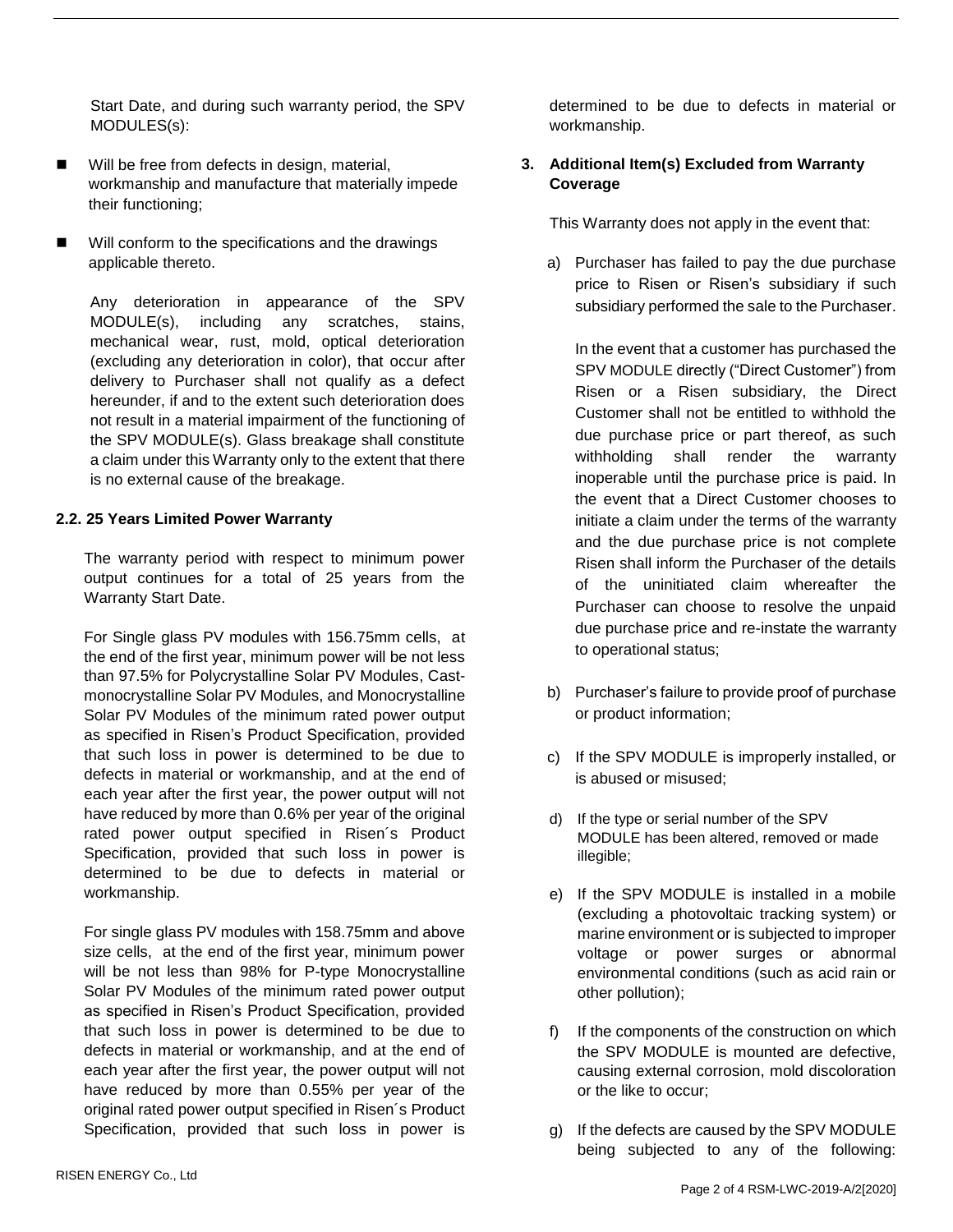extreme thermal or environmental conditions or rapid changes in such conditions, corrosion, oxidation, modifications or connections not authorized by Risen, opening or repair not authorized by Risen, accident, force of nature (such as lightning strike), contamination by a chemical product, or other acts beyond Risen's reasonable control (including but not limited to damage by fire, flood, and the like);

- h) To death of or injury to persons resulting from any cause other than the negligence or willful misconduct of Risen or its employees or contractors or other agents or representatives;
- i) To incidental, consequential or special damages such as loss of use, loss of profits, revenues, business, goodwill, damage to reputation or expenses payable to a third party.

# **4. Various**

Neither the repair or replacement of the SPV MODULES, nor the supply of additional SPV MODULES, shall cause the amendment of the original Warranty Start Date, and the original periods of this Warranty shall not be extended thereby. Any replaced SPV MODULES shall become the property of Risen for their disposal. If Risen discontinues the type of SPV MODULE covered by this Warranty, Risen has the right to deliver another type of SPV MODULE (different in size, color, shape and/or power) of equivalent or greater power, as appropriate.

# **5. Statutory Rights**

This Warranty does not affect Purchaser's statutory rights available within Purchaser's jurisdictional territory in respect of the sale of consumer goods, and if such statutory rights exist, including but not limited to pursuant to national laws executing EC directive 99/44 or pursuant to the Magnuson Moss Warranty Act, such statutory rights will prevail over this

Warranty. If the laws of Purchaser's jurisdictional territory do not allow the exclusion or limitation of consequential or incidental damages, the laws of such jurisdictional territory will prevail over this Warranty. Specifically applicable to Purchasers that are defined as "consumers" within the meaning of Australian

Consumer Law, (a) Purchaser is entitled to (i) either the repair or the replacement of the goods, if the goods fail to be of acceptable quality, or (ii) either the replacement of the goods or the refund of its payment for the goods, if the goods undergo a major failure, and (b) if the goods undergo a major failure, Purchaser is also entitled to compensation for any reasonably foreseeable loss or damage.

# **6. Force Majeure**

Risen shall not be responsible or liable in any way to Purchaser for any non-performance or delay in performance under this Warranty due to acts God, war, riots, strikes, unavailability of suitable and sufficient labor, material, or capacity or technical or yield failures and any unforeseen event beyond its control, including but not limited to any technological or physical event or condition that is not reasonably known or understood at the time of the sale of the SPV MODULE(s) or the claim.

# **7. Severability**

If any provision of this Warranty or the application thereof to any person or circumstance is held illegal, invalid or otherwise unenforceable, such holding shall not affect any of the other provisions of this Warranty, and to that end, such other provisions of this Warranty shall be treated as severable.

# **8. Transferability**

This Warranty shall be transferable by Purchaser to a new legal owner of the SPV MODULE, provided that:

- a) Such new owner also takes possession of the original proof of purchase;
- b) The modules remain in their original installation location;
- c) None of the provisions this Warranty shall have been breached by Purchaser prior to such transfer of ownership.

For the avoidance of doubt, the transfer of this Warranty does not amend the original Warranty Start Date or the applicable periods specified herein.

# **9. Applicable Law & Dispute**

The validity, construction and interpretation of this Warranty and the enforcement of the rights and duties of Purchaser and Risen hereunder shall be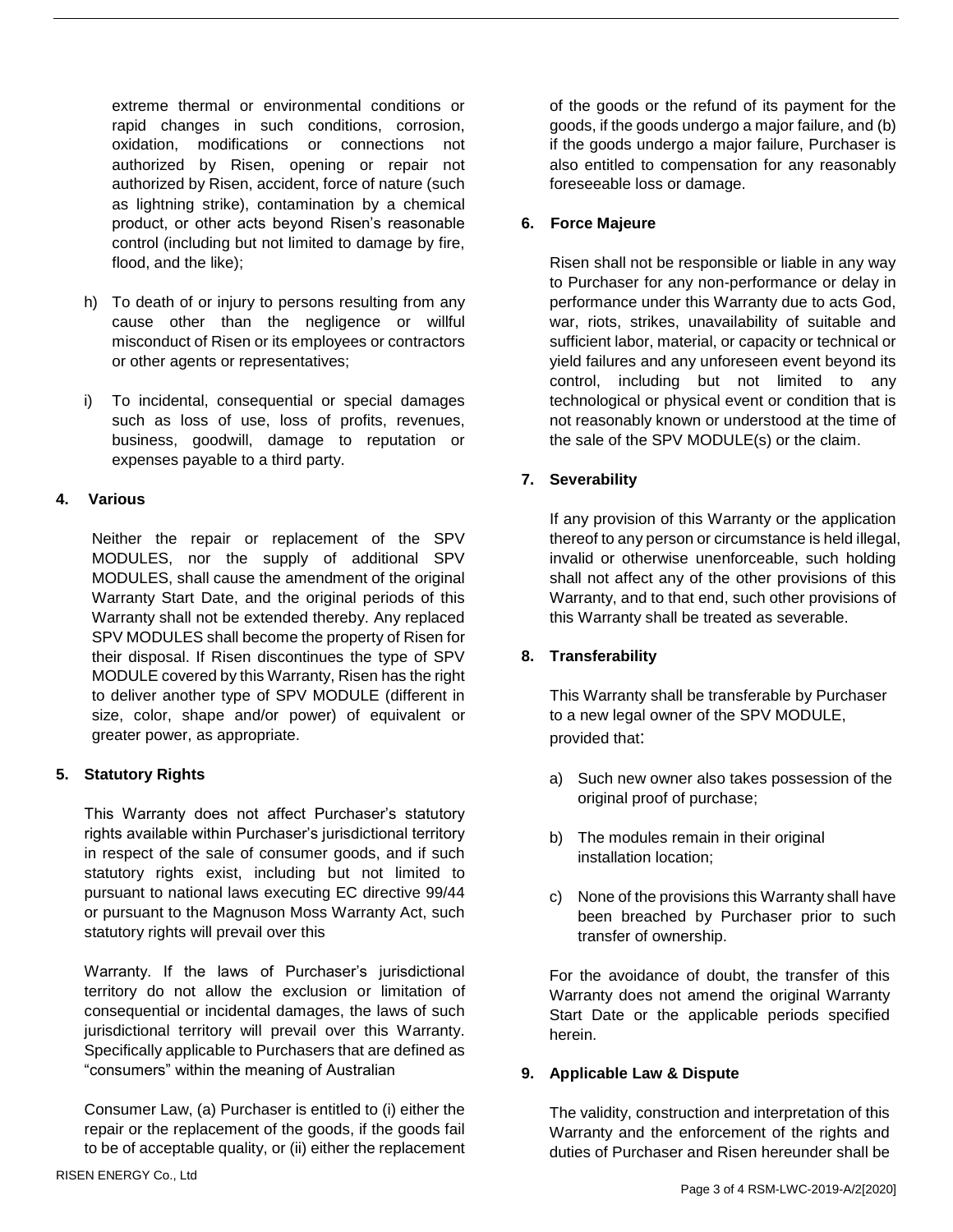governed by the laws of the country of the original installation location of the SPV MODULES (excluding such country's conflicts of law rules) and to the exclusion of the United Nations Convention on the International Sale of Goods dated 11th April 1980 (CISG) and any other uniform law.

All disputes arising out of, or in connection with, this Warranty shall be finally settled before the ordinary courts of the country of the original installation location of the SPV MODULE(s).

# **10. Warranty Start Date**

The Warranty Start Date is the earlier of the date of delivery (as per Incoterms 2020) of the SPV MODULE(s) to Purchaser and (b) the date that is six months after the date of shipment of the SPV MODULE(s) from Risen's production facility.

# **11. Claims Procedure**

In the event that Purchaser determines that a claim can be made under this Warranty, Purchaser shall immediately deliver written notification thereof to Risen at the address shown below, specifying each alleged claim (including evidence thereof), the original Purchaser's proof of purchase, and the corresponding serial number(s) of the affected SPV MODULE(s). In the preceding sentence, the term "immediately" means within 2 months of identifying the defect or other problem that Purchaser believes underlies each claim being made under this Warranty.

Purchaser's return of any SPV MODULE(s) will not be accepted unless prior written authorization shall have been given by Risen, and upon such authorization to return SPV MODULE(s), Purchaser must arrange secure packaging that is sufficient to ensure that there is no change in the state of the SPV MODULE(s) during return shipment and shall insure such SPV MODULE(s) for the benefit of Risen. Risen will be responsible for any return shipment transportation charges, customs clearance and other costs of returning SPV MODULE(s) and for the costs of reshipment of any repaired or replacement SPV MODULE(s) but will not be responsible for the costs related to removal or installation or reinstallation of SPV MODULE(s).

In the event of a dispute between Purchaser and Risen that arises out of the technical evaluation of the validity of any Warranty claim, a first-class international testinstitute (such as TUV Rheinland in Cologne, Germany, or Arizona State University in the state of Arizona, United States of America, or other organization or institution of comparable competence and international standing) shall be engaged to determine the validity of such claim, and such determination by such testinstitute shall be final, conclusive and binding on both parties. The party whose position on the validity or nonvalidity of any claim is counter to the determination of such test-institute shall bear the cost of such technical evaluation and determination by such test-institute.

It is Risen's belief that Purchaser will have trouble-free use and enjoy ongoing viability of operation by deploying Risen's SPV MODULES. This Warranty provides confirmation of the remedial rights and offers additional comfort.

If Purchaser seeks additional information on the applicability of this Warranty, please contact Purchaser's Risen representative.

# **Risen Energy Co., Ltd,**

Address: Tashan Industry Zone, Meilin Street, Ninghai-315609, People's Republic of China Tel: +86-574-59953239 Fax: +86-574-59953599 E-mail: [afterservice@risenenergy.com](mailto:afterservice@risenenergy.com) E-mail: info@risenenergy.com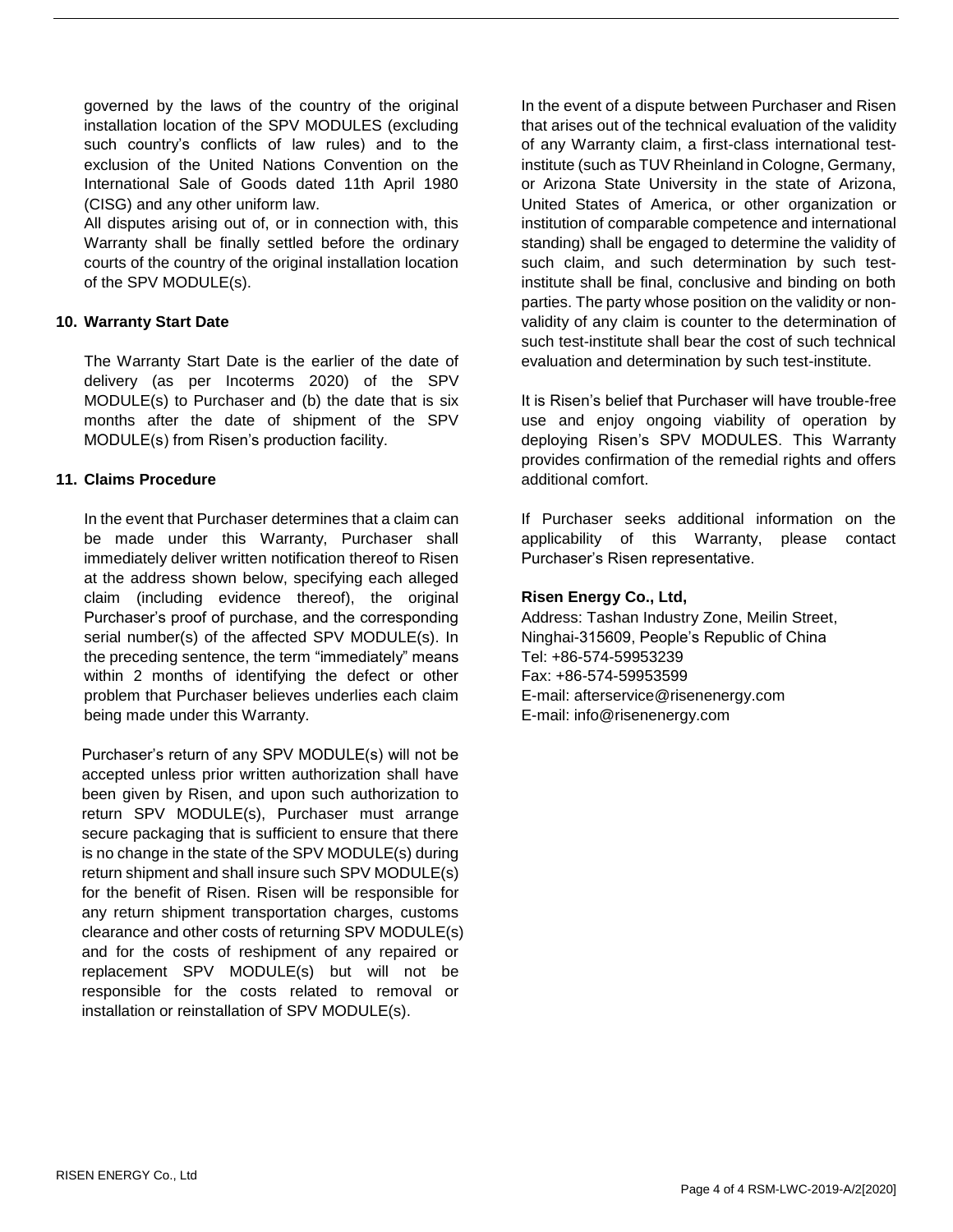

# **RIBOTOJI GARANTIJA**

**"RISEN ENERGY" VIENGUBO STIKLO KRISTALINIAM FOTOVOLTINIAM MODULIUI**

**Redakcija: A/2[2020]**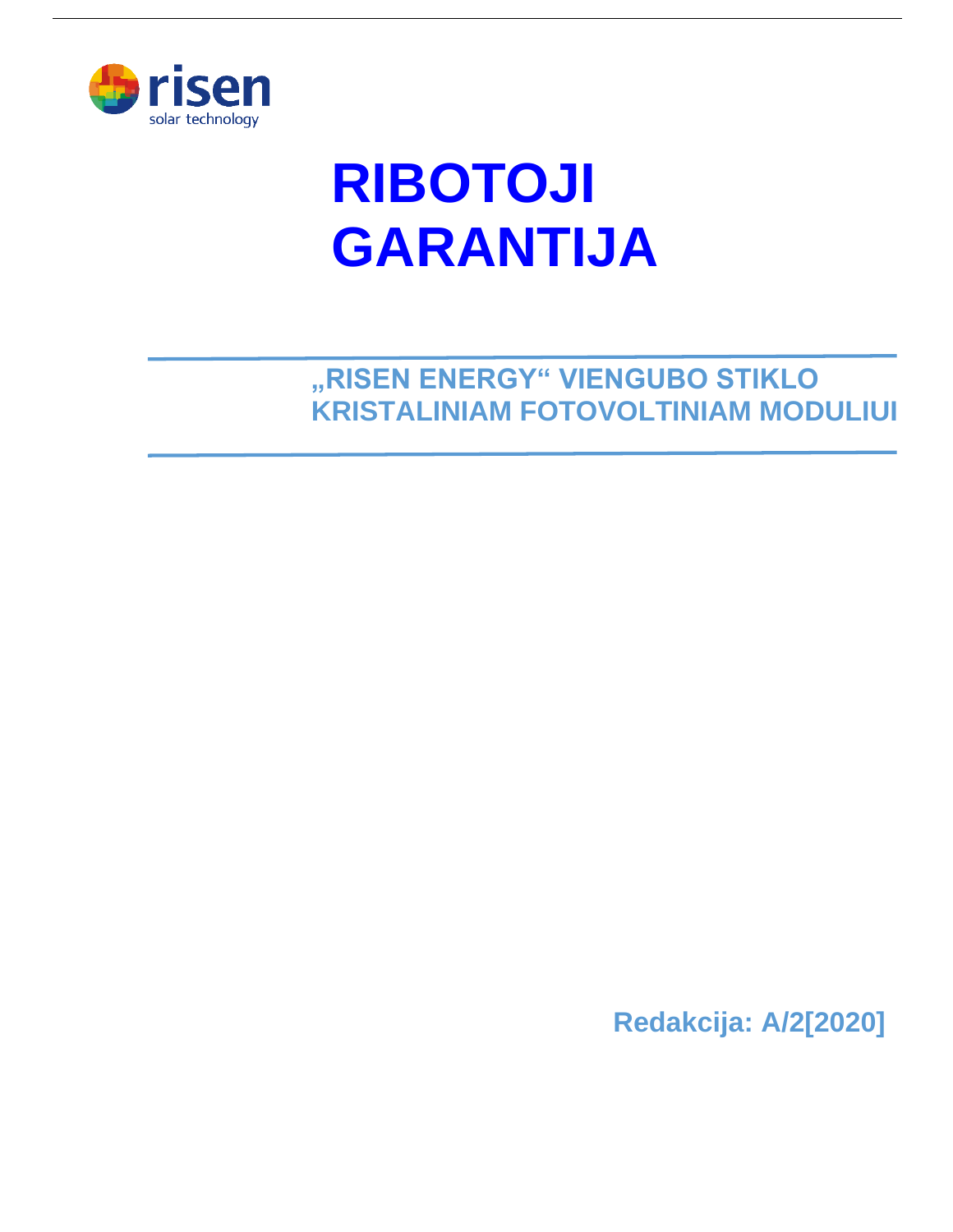Šioje ribotojoje garantijoje aprašytos garantijos (toliau kartu – ši Garantija) taikomos SPV MODULIAMS, kuriuos pagamino "Risen Energy Co., Ltd" (Risen):

- 1) RSM60-6-xxxP (xxx=Modulio galia)
- 2) RSM120-6-xxxP (xxx=Modulio galia)
- 3) RSM72-6-xxxP (xxx=Modulio galia)
- 4) RSM144-6-xxxP (xxx=Modulio galia)
- 5) RSM60-6-xxxM (xxx=Modulio galia)
- 6) RSM120-6-xxxM (xxx=Modulio galia)
- 7) RSM72-6-xxxM (xxx=Modulio galia)
- 8) RSM144-6-xxxM (xxx=Modulio galia)
- 9) RSM132-6-xxxM (xxx=Modulio galia)
- 10) RSM156-6-xxxM (xxx=Modulio galia)
- 11) RSM120-6-xxxMB (xxx=Modulio galia)
- 12) RSM132-6-xxxMB (xxx=Modulio galia)
- 13) RSM144-6-xxxMB (xxx=Modulio galia)
- 14) RSM120-7-xxxM (xxx=Modulio galia)
- 15) RSM144-7-xxxM (xxx=Modulio galia)
- 16) RSM156-7-xxxM (xxx=Modulio galia)
- 17) RSM100-8-xxxM (xxx=Modulio galia)
- 18) RSM110-8-xxxM (xxx=Modulio galia)
- 19) RSM120-8-xxxM (xxx=Modulio galia)
- 20) RSM150-8-xxxM (xxx=Modulio galia)
- 21) RSM160-8-xxxM (xxx=Modulio galia)
- 22) RSM144-9-xxxM (xxx=Modulio galia)
- 23) RSM156-9-xxxM (xxx=Modulio galia)

Ši Ribotoji garantija įsigalioja 2020 m. liepos 1 d. ir galioja iki jos pakeitimo kita ribotąja garantija dienos.

Ši Ribotoji garantija taikoma saulės fotovoltiniams (SPV) MODULIAMS, kurie yra pagaminti po 2020 m. liepos 1 d.

Siekiant išvengti bet kokių abejonių, visiems SPV MODULIAMS, kuriuos "Risen" tiekia šios Ribotosios garantijos galiojimo laikotarpiu, taikomos šios Ribotosios garantijos sąlygos, taikomos šioje garantijoje nurodytais SPV MODULIO garantijos laikotarpiais.

"Risen" garantuoja pirmiau nurodyto SPV MODULIO pirkėjui (Pirkėjas), kad pristačius SPV MODULĮ originalioje pakuotėje į sumontavimo vietą, SPV MODULYJE nebus kokybės ir medžiagų trūkumų, jei jis bus pritaikytas, montuojamas, naudojamas ir aptarnaujamas įprastomis sąlygomis ir "Risen" savo nuožiūra ištaisys trūkumą arba pakeis SPV MODULĮ ar jo dalį su trūkumais nauju arba perdirbtu atitinkamu SPV MODULIU neprašydamas Pirkėjo sumokėti už dalis arba darbą šioje garantijoje nurodytu (-ais) laikotarpiu (-iais).

Ši Garantija išduodama papildomai, neatsižvelgiant į numanomas garantijas, kurias Pirkėjui gali suteikti teisės aktai; papildomą informaciją žr. 5 punkte. Visos numanomos tinkamumo prekybai ir tinkamumo naudoti pagal paskirtį garantijos galioja tik šioje Garantijoje nurodytą laikotarpį (-ius), kuris (kurie) prasideda Garantijos įsigaliojimo dieną. Joks bet kokio fizinio asmens ar juridinio asmens aiškiai išreikštas ar numanomas garantijos pasiūlymas nepakeičia šios Garantijos sąlygų.

#### **1. Bendroji išimtis**

Ši Garantija yra vienintelė ir išimtinė garantija, kurią suteikia "Risen" ir yra vienintelė ir išimtinė teisių gynimo priemonė, kuria gali pasinaudoti Pirkėjas. Ši išimtis taikoma tiek, kiek leidžiama pagal teisės aktus. Trūkumų taisymas šioje Garantijoje nurodytu būdu ir laikotarpiu reiškia tinkamą visų "Risen" įsipareigojimų ir pareigų Pirkėjui ar kitam galutiniam vartotojui dėl SPV MODULIO vykdymą ir visų pretenzijų, kylančių dėl sutarties, aplaidumo ir griežtos atsakomybės, patenkinimą. "Risen" jokiomis aplinkybėmis neatsako už jokią žalą SPV MODULIUI arba SPV MODULIO trūkumus, kurie atsiranda dėl bet kokių bet kokio asmens, kuris nėra "Risen" ar jos darbuotojai arba "Risen" įgalioti rangovai ar kiti paslaugų teikėjai, atliekamų remonto darbų arba bandymo suremontuoti. "Risen" neatsako už jokius atsitiktinius arba netiesioginius nuostolius. Bendra "Risen" atsakomybė už žalą ar kitokius nuostolius neviršija sąskaitoje faktūroje nurodytos sumos, kurią Pirkėjas sumoka už atitinkamą (-us) SPV MODULĮ (-IUS).

#### **2. Garantija**

#### **2.1. 12 metų ribotoji produkto garantija**

Medžiagų trūkumų ištaisymo ir kokybės garantijos terminas yra 12 metų nuo Garantijos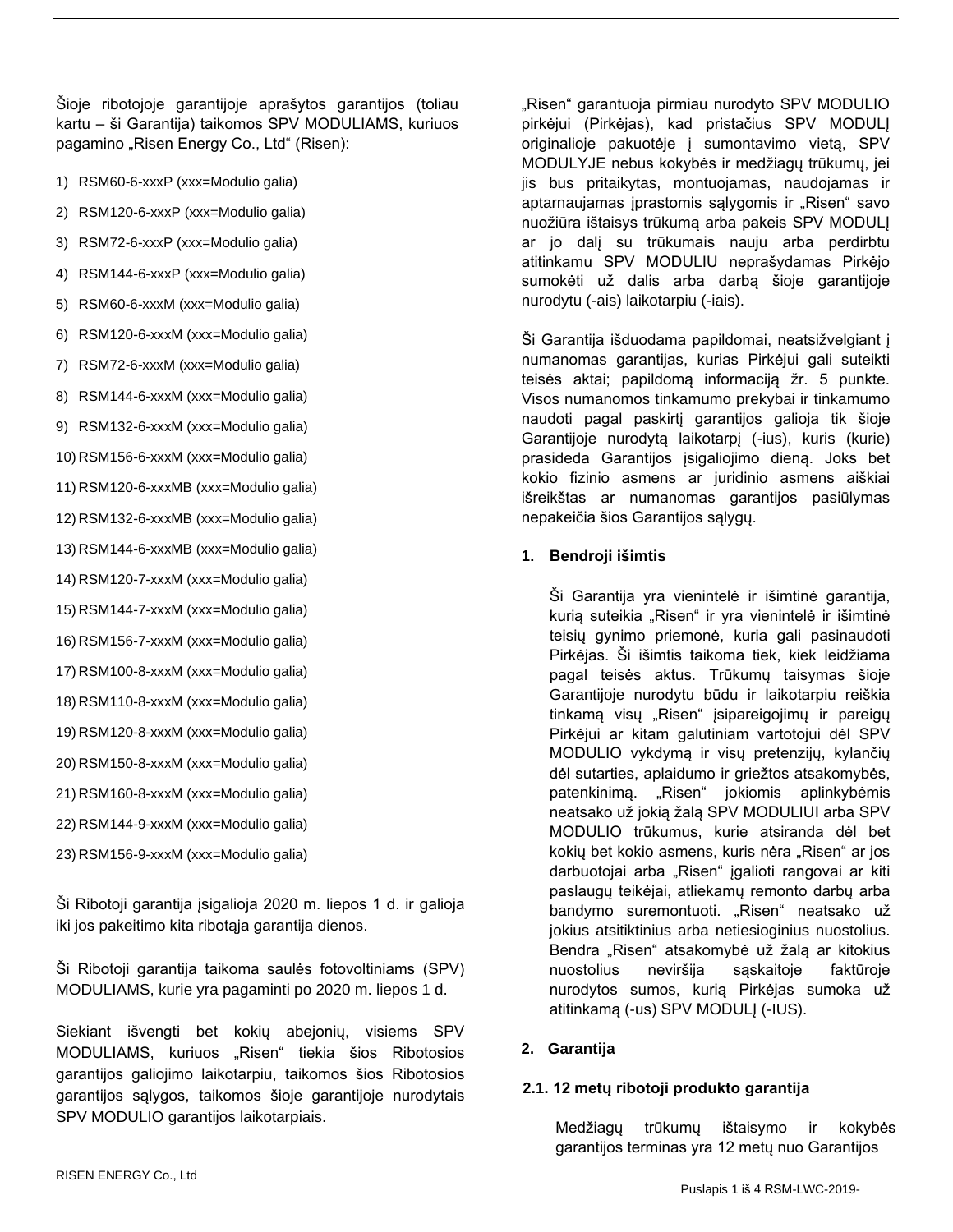įsigaliojimo dienos ir šiuo garantijos laikotarpiu SPV MODULIAI:

- ◼ Neturės projektavimo, medžiagų, kokybės ir gamybos trūkumų, kurie iš esmės trukdytų jų veikimui;
- ◼ Atitiks taikytinas specifikacijas ir brėžinius.

Bet koks SPV MODULIO (-IŲ) išvaizdos pablogėjimas, įskaitant bet kokius įbrėžimus, dėmes, mechaninį nusidėvėjimą, pelėsius, vizualiai matomus pakitimus (išskyrus bet kokius spalvos pakitimus), kurie atsiranda po pristatymo Pirkėjui, nėra laikomi trūkumu pagal šią garantiją, jei toks pablogėjimas iš esmės netrukdo SPV MODULIO (-IŲ) veikimui. Pretenzija dėl stiklo įskilimo gali būti reiškiama pagal šią Garantiją tik tada, jei nėra jokių išorinių įskilimą sukėlusių veiksnių.

# **2.2. 25 metų ribotoji galios garantija**

Mažiausios galios garantijos terminas yra 25 metų nuo Garantijos įsigaliojimo dienos.

Pirmų metų pabaigoje viengubo stiklo fotovoltinių modulių su 156,75 mm celėmis mažiausia išėjimo galia bus ne mažesnė nei 97,5 % polikristalinių saulės fotovoltinių modulių, lietų monokristalinių saulės fotovoltinių modulių ir monokristalinių saulės fotovoltinių modulių, kurių mažiausia vardinė išėjimo galia yra nurodyta "Risen" Produkto specifikacijoje, galia, jei nustatoma, kad galios trūkumas atsirado dėl medžiagų ar kokybės trūkumų ir kiekvienų metų po pirmų metų pabaigoje išėjimo galia sumažėja ne daugiau kaip 0,6 % per metus palyginus su pirmine vardine išėjimo galia, nurodyta "Risen" Produkto specifikacijoje, jei nustatoma, kad galios trūkumas atsirado dėl medžiagų ar kokybės trūkumų.

Pirmų metų pabaigoje viengubo stiklo fotovoltinių modulių su 158,75 mm celėmis mažiausia išėjimo galia bus ne mažesnė nei 98 % P tipo monokristalinių saulės fotovoltinių modulių, kurių mažiausia vardinė išėjimo galia yra nurodyta "Risen" Produkto specifikacijoje, galia, jei nustatoma, kad galios trūkumas atsirado dėl medžiagų ar kokybės trūkumų ir kiekvienų metų po pirmų metų pabaigoje išėjimo galia sumažėja ne daugiau kaip 0,55 % per metus palyginti su pirmine vardine išėjimo galia, nurodyta "Risen" Produkto specifikacijoje, jei nustatoma, kad galios trūkumas

atsirado dėl medžiagų ar kokybės trūkumų.

# **3. Atvejai, kai netaikoma Garantijos apsauga**

Ši Garantija netaikoma tuo atveju, kai:

a) Pirkėjas nesumokėjo įmonei "Risen" arba "Risen" patronuojamajai imonei, jei ta patronuojamoji įmonė pardavė produktą Pirkėjui, tinkamos kainos.

Tuo atveju, kai klientas įsigijo SPV MODULĮ tiesiogiai (Tiesioginis klientas) iš "Risen" arba "Risen" patronuojamosios įmonės, Tiesioginis klientas neturi teisės sulaikyti pirkimo kainos ar jos dalies, nes dėl tokio sulaikymo garantija negaliotų tol, kol nebus sumokėta pirkimo kaina. Tuo atveju, jei Tiesioginis klientas nusprendžia pareikšti pretenziją pagal garantijos sąlygas ir nėra sumokėta visa pirkimo kaina, "Risen" informuoja Pirkėją pateikdama išsamią informaciją apie nepareikštą pretenziją, po ko Pirkėjas gali nuspręsti išspręsti nesumokėtos pirkimo kainos klausimą, kad garantija vėl galiotų.

- b) Pirkėjas nepateikia pirkimo įrodymų arba informacijos apie produktą.
- c) Jei SPV MODULIS yra netinkamai sumontuotas arba netinkamai juo naudojamasi.
- d) Jei pakeičiama, pašalinama SPV MODULIO rūšis arba serijos numeris arba tampa neįmanoma jų įskaityti.
- e) Jei SPV MODULIS yra įrengiamas mobilioje (išskyrus fotovoltinę sekimo sistemą) arba jūros aplinkoje arba jį veikia netinkama įtampa arba viršįtampiai arba neįprastos aplinkos sąlygos (pavyzdžiui, rūgštinis lietus ar kitokia tarša).
- f) Jei statybinės konstrukcijos, ant kurių SPV MODULIS yra sumontuotos, turi trūkumų, dėl kurių gali atsirasti rūdžių, pelėsis, spalvos pakitimų ir pan.
- g) Jei trūkumų atsiranda dėl to, kad SPV MODULĮ veikia bet kurie iš šių veiksnių: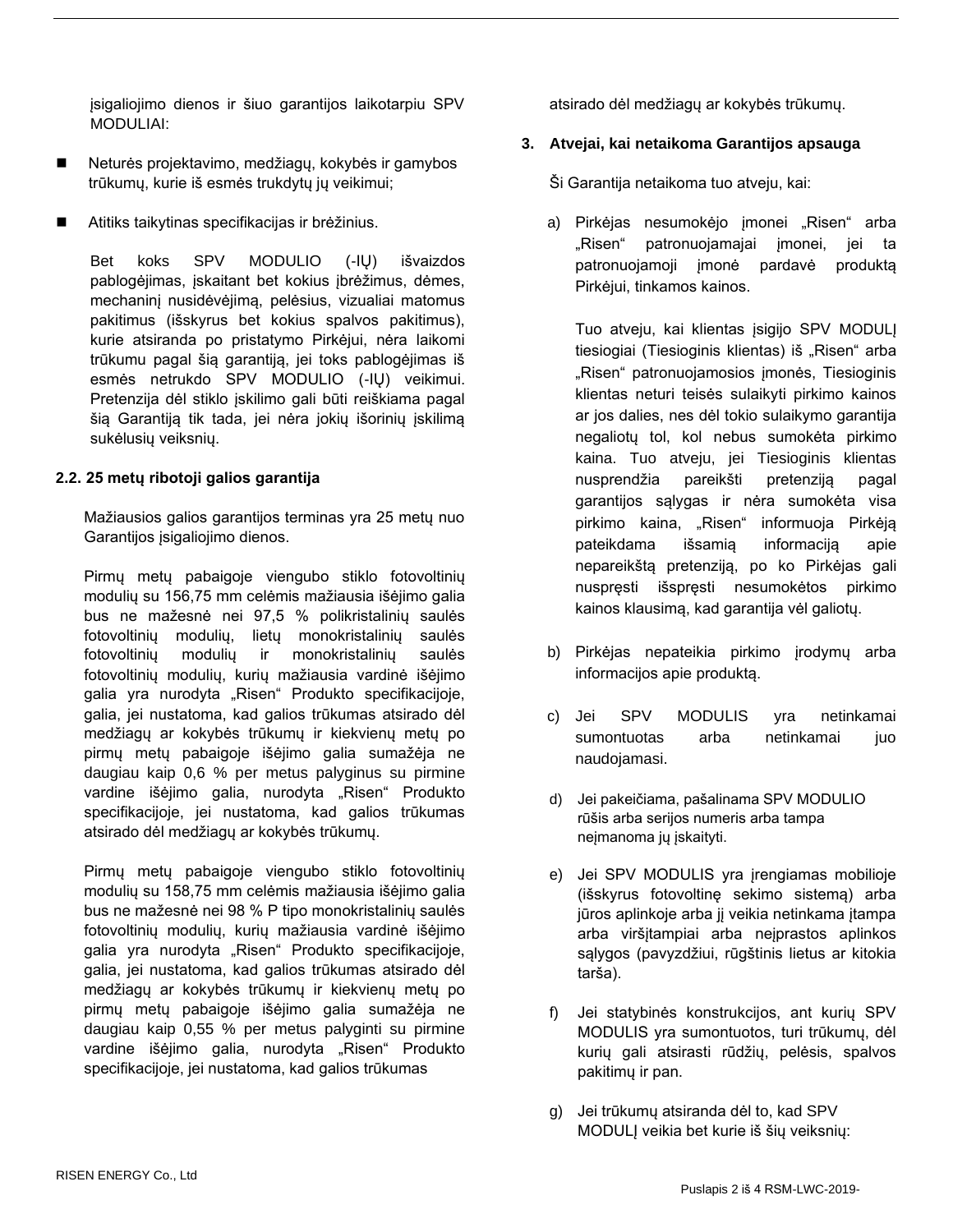ekstremalių šilumos ar aplinkos sąlygų arba staigių tokių sąlygų pasikeitimų, korozijos, oksidacijos, pakeitimų arba jungčių, kurių "Risen" neleidžia, atidarymo arba remonto, kurio neleidžia "Risen", eismo įvykio, stichinės nelaimės (pavyzdžiui, žaibo), taršos cheminėmis medžiagomis arba bet kokių kitų veiksmų, kurių "Risen" pagrįstai negali kontroliuoti (įskaitant, tačiau neapsiribojant gaisro, potvynio padaryta žala ir pan.).

- h) Miršta arba sužalojami asmenys ne dėl "Risen" ar jos darbuotojų, rangovų ar kitų tarpininkų arba atstovų aplaidumo ar tyčinio nusižengimo.
- i) Padaroma netiesioginė arba padarinių žala, pavydžiai, nebėra galimybės naudotis moduliais, prarandamas pelnas, pajamos, verslas, prestižas, žala reputacijai arba trečioji šalis patiria išlaidų, kurios turi būti padengtos.

# **4. Kitos sąlygos**

Dėl SPV MODULIŲ remonto ar pakeitimo kitais SPV MODULIAIS arba papildomų SPV MODULIŲ tiekimo nepakeičiama pirminė Garantijos įsigaliojimo diena ir nepratęsiamas pirminis šios Garantijos terminas. Bet kokie pakeisti SPV MODULIAI tampa "Risen" nuosavybe, kuria ji gali disponuoti. Jei "Risen" nebegamina SPV MODULIO rūšies, kuriai taikoma ši Garantija, "Risen" turi teisę pristatyti kitos rūšies atitinkamos arba didesnės galios (priklausomai nuo atvejo) SPV MODULIS (kitokio dydžio, spalvos, formos ir (arba) galios).

#### **5. Teisės aktuose numatytos teisės**

Ši Garantija neturi poveikio Pirkėjo teisės aktuose numatytoms teisėms, kuriomis galima pasinaudoti Pirkėjo jurisdikcijos teritorijoje dėl plataus vartojimo prekių pardavimo, o jei tokios teisės yra numatytos teisės aktuose, įskaitant, tačiau neapsiribojant teisėmis, numatytomis nacionaliniuose įstatymuose, kuriais įgyvendinama EB Direktyva Nr. 99/44, arba Magnusono-Moso garantijų įstatyme, tokioms teisės aktuose numatytoms teisėms teikiama pirmenybė

Šioje Garantijoje numatytų teisių atžvilgiu. Jei, pagal Pirkėjo jurisdikcijos teritorijos įstatymus, šalutinė arba netiesioginė žala negali būti netaikoma arba apribota, tokios jurisdikcijos teritorijos įstatymai yra viršesni už šią Garantiją. Pirkėjų, kurie Australijos vartotojų apsaugos įstatyme yra apibrėžti kaip "vartotojai", atveju,

(a) Pirkėjas turi teisę (i) suremontuoti prekes arba pakeisti prekes kitomis prekėmis, jei prekės yra netinkamos kokybės arba (ii) pakeisti prekes kitomis prekėmis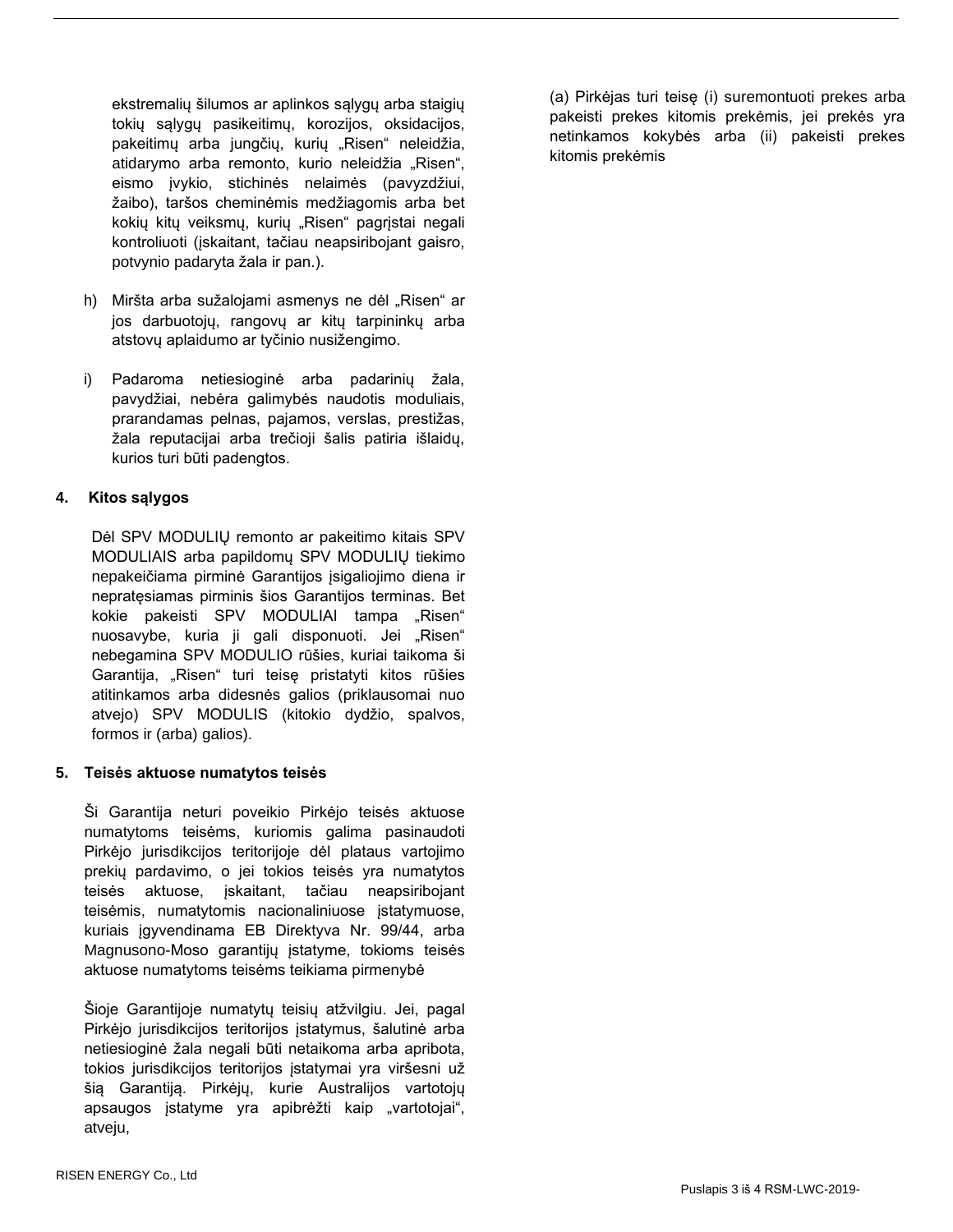arba grąžinti apmokėjimą už prekes, jei atsiranda nenugalimos jėgos (force majeure) aplinkybių ir (b) jei atsiranda nenugalimos jėgos (force majeure) aplinkybių, susijusių su prekėmis, Pirkėjas turi teisę gauti bet kokių pagrįstai tikėtinų nuostolių ar žalos atlyginimą.

# **6. Nenugalimos jėgos aplinkybės**

"Risen" neatsako Pirkėjui už bet kokį įsipareigojimų pagal šią Garantiją nevykdymo arba vėlavimo įvykdyti bet kokius įsipareigojimus pagal šią Garantiją dėl stichinių nelaimių, karo, riaušių, streikų, tinkamų darbuotojų ir pakankamo darbuotojų skaičiaus, medžiagų, pajėgumų, techninių nesklandumų ar išeigos nebuvimo ir bet kokio nenumatyto įvykio, kurio ji negali kontroliuoti, įskaitant, tačiau neapsiribojant bet kokiais technologiniais ar fiziniais įvykiais ar sąlygomis, kurie nėra žinomi ar suprantami SPV MODULIO (-IŲ) pardavimo arba pretenzijos pareiškimo metu.

#### **7. Atskiriamumas**

Jei bet kuri šios Garantijos nuostata ar jos taikymas bet kokiam asmeniui arba aplinkybė yra laikoma neteisėta, negaliojančia ar kitaip neįgyvendinama, tai neturi įtakos jokioms kitoms šios Garantijos nuostatoms ir kitos šios Garantijos nuostatos yra laikomos atskiriamomis.

#### **8. Perleidžiamumas**

Pirkėjas gali perleisti šią Garantiją naujam teisėtam SPV MODULIO savininkui su sąlyga, kad:

- a) Tas naujas savininkas turi pirkimą patvirtinančių dokumentų originalus.
- b) Moduliai liks jų pirminėje sumontavimo vietoje.
- c) Pirkėjas nėra pažeidęs jokių šios Garantijos nuostatų iki tokio nuosavybės teisių perleidimo dienos.

Siekiant išvengti bet kokių abejonių, perleidus šią Garantiją, pirminė Garantijos įsigaliojimo data arba Garantijoje nurodyti taikytini laikotarpiai nepasikeičia.

#### **9. Taikytina teisė ir ginčai**

Šios Garantijos galiojimą, aiškinimą bei Pirkėjo ir "Risen" teisių ir pareigų, numatytų šioje Garantijoje, įgyvendinimą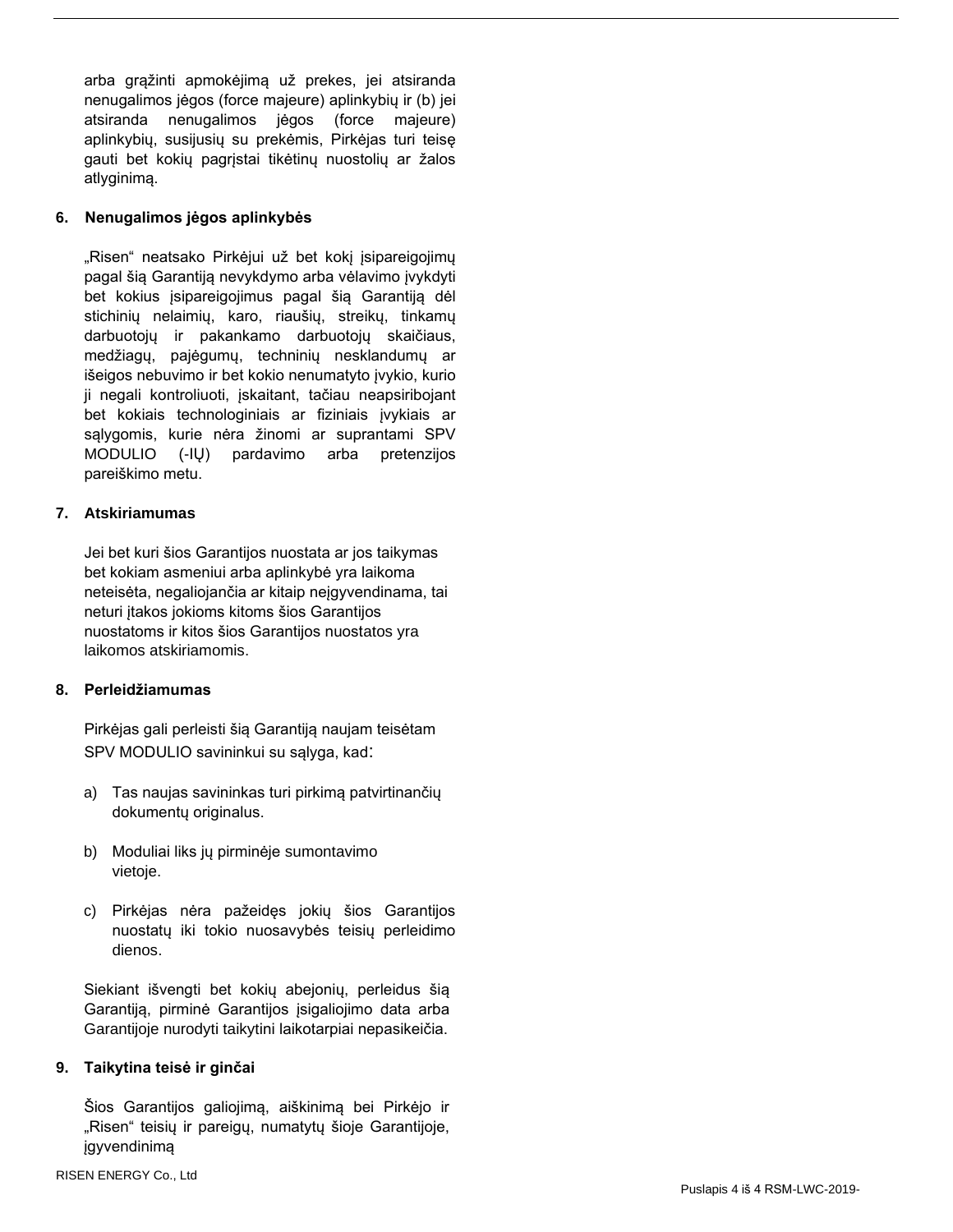reglamentuoja pirminės SPV MODULIŲ įrengimo vietos šalies įstatymai (išskyrus tos šalies teisės kolizijos taisykles), išskyrus 1980 m. balandžio 11 d. Konvenciją dėl tarptautinių prekių pardavimo ir bet kokius kitus bendruosius teisės aktus.

Visi ginčai, kylantis dėl šios Garantijos arba susiję su šia Garantija, galiausiai yra sprendžiami pirminės SPV MODULIO (-IŲ) įrengimo vietos šalies bendrosios kompetencijos teismuose.

#### **10. Garantijos įsigaliojimo diena**

Garantijos įsigaliojimo diena – tai (a) SPV MODULIO (-IŲ) pristatymo Pirkėjui (pagal 2020 m. "Incoterms" sąlygas) diena arba (b) diena, kuri yra praėjus šešiems mėnesiams po SPV MODULIO (-IŲ) išsiuntimo iš "Risen" gamyklos dienos, atsižvelgiant į tai kuri diena yra pirmesnė.

#### **11. Pretenzijų reiškimo tvarka**

Tuo atveju, jei Pirkėjas nusprendžia, kad gali būti pateikta pretenzija pagal šią Garantiją, Pirkėjas nedelsiant raštu informuoja "Risen" išsiųsdamas pranešimą toliau nurodytu adresu, kuriame nurodoma kiekviena galima pretenzija (įskaitant ją patvirtinančius įrodymus), originalūs Pirkėjo pirkimą patvirtinantys dokumentai ir konkretaus SPV MODULIO (-IŲ) serijos numeris. Ankstesniame sakinyje sąvoka "nedelsiant" reiškia per 2 mėnesius nuo trūkumo ar kitos problemos, dėl kurios, Pirkėjo nuomone, gali būti pareikšta pretenzija pagal šią Garantiją, aptikimo.

Pirkėjo grąžinami SPV MODULIAI nepriimami, jei "Risen" neduoda išankstinio rašytinio sutikimo, o gavus tokį leidimą grąžinti SPV MODULĮ (-IUS), Pirkėjas privalo užtikrinti saugią pakuotę, užtikrinančią, kad SPV MODULIO (-IŲ) grąžinimo metu nepasikeis SPV MODULIO (-IŲ) būklė ir SPV MODULIS (-IAI) bus apdraustas (-i) "Risen" naudai. "Risen" atsakys už bet kokias grąžinamos siuntos gabenimo išlaidas, išmuitinimo ir kitas su SPV MODULIO (-IŲ) grąžinimu susijusias išlaidas bei bet kokių suremontuotų arba pakeistų SPV MODULIŲ išsiuntimo atgal išlaidas, tačiau neatsakys už išlaidas, susijusias su SPV MODULIO (-IŲ) išvežimu, sumontavimu arba išmontavimu susijusias išlaidas.

Pirkėjo ir "Risen" ginčo dėl techninio bet kokios pretenzijos pagal Garantiją galiojimo vertinimo atveju, pasitelkiamas pirmos kategorijos tarptautinis bandymų institutas (pavyzdžiui, "TUV Rheinland" Kelne, Vokietijoje, arba Arizonos valstybinis universitetas Arizonos valstijoje, Jungtinėse Amerikos Valstijose, arba kita panašios kompetencijos ir tarptautinę reputaciją turinti organizacija arba įstaiga) pasitelkiama tam, kad būtų nustatytas tokios pretenzijos galiojimas ir tokios bandymų instituto sprendimas yra galutinis ir privalomas šalims. Šalis, kuri nesutinka dėl tokio bandymų instituto sprendimo dėl bet kokios pretenzijos galiojimo arba negaliojimo, padengia tokio techninio įvertinimo ir tokio bandymų instituto sprendimo išlaidas.

"Risen" tiki, kad Pirkėjas galės be rūpesčių naudotis sumontuotais "Risen" SPV MODULIAIS. Šia Garantija patvirtinamos teisių gynimo priemonės ir papildomos garantijos.

Jei Pirkėjas pageidauja papildomos informacijos apie šios Garantijos taikomumą, jis turėtų susisiekti su Pirkėjo "Risen" atstovu.

# **Risen Energy Co., Ltd,**

Adresas: Tašano pramoninė zona, Meilin g., Ninghai, 315609, Kinijos Liaudies Respublika +86-574-59953239 Faksas: +86-574-59953599 El. paštas: [afterservice@risenenergy.com](mailto:afterservice@risenenergy.com) El. paštas: [info@risenenergy.com](mailto:info@risenenergy.com)